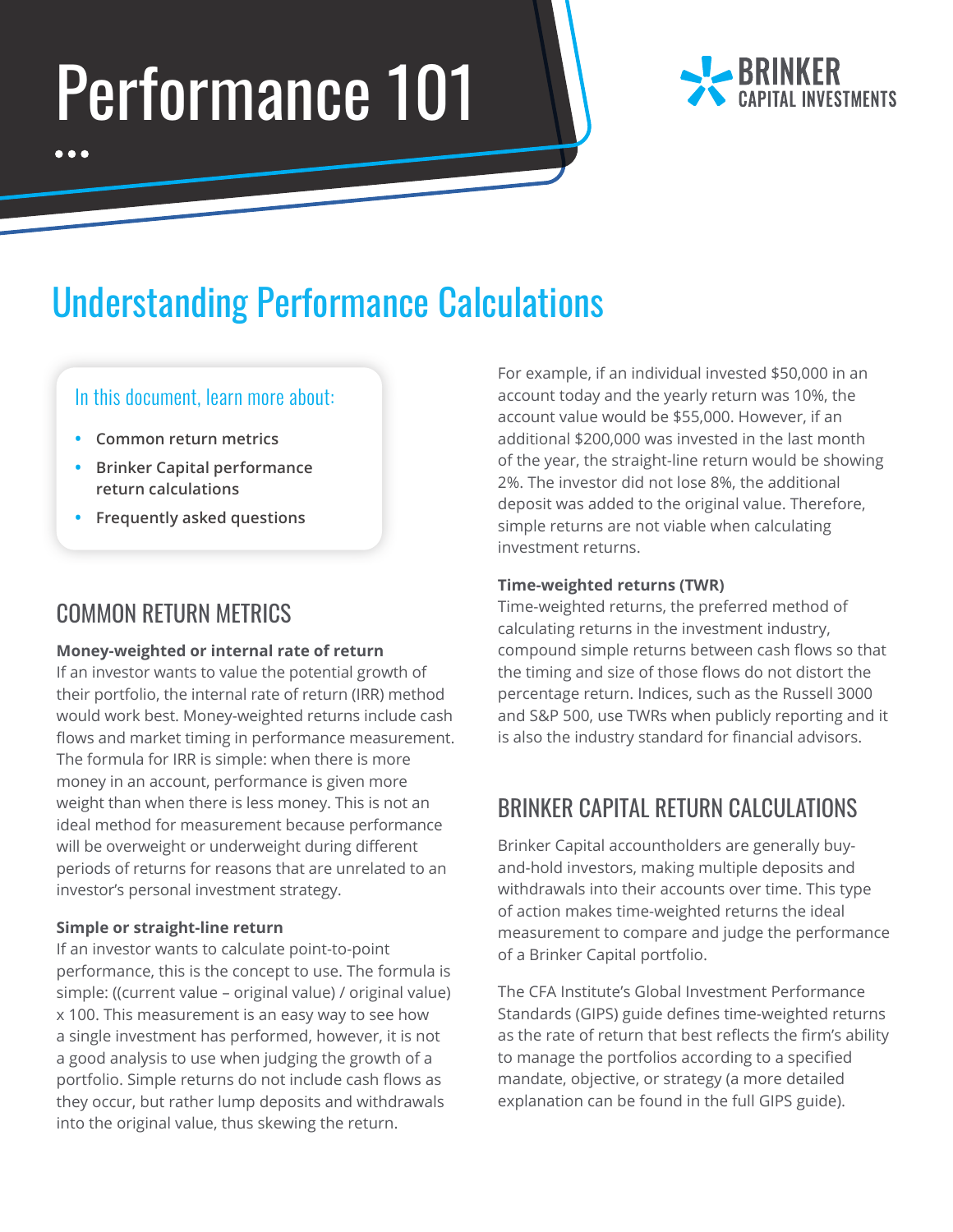Time-weighted returns are unaffected by deposits and withdrawals in the account(s); thus, allowing for easy evaluation and comparison with other investments. For example, if two investors opened accounts with identical values in alike products on the same day, their time-weighted returns will never differentiate, regardless of cash flow activity.\* One decides to stay the course, never adding or withdrawing funds. The other experiences extremely good luck, depositing additional monies as the portfolio declines in value and removing cash when the portfolio increases in value. The second investor may have made money in the short-term, even when their portfolio decreased in value; however, their time-weighted returns would still be negative (please reference the FAQ section below to understand why an investor may have a negative percent time-weighted return but positive earnings).

Brinker Capital uses time-weighted returns to calculate percentage returns for each registration and to display returns over time on the account snapshot tab of the website, quarterly reporting packages, and ad-hoc requests.

## FREQUENTLY ASKED QUESTIONS

#### **Why do I have a positive percent time-weighted return, but negative earnings?**

If the value of an investor's account has increased from the time they began investing, their time-weighted return will be positive. However, their dollar earnings may be negative because additional monies were deposited when the value of their account was higher than it is now.

For example: An investor started with \$100,000 in their portfolio and the market rose by 40%. The account is now valued at \$140,000. Feeling good about their investment and the market, they decide to add an additional \$400,000. Immediately after, the market tanks 20%. The account just lost about \$108,000, which is much more than the initial \$40,000 gain. The time-weighted return would still be positive, because performance increased by 40% and subsequently decreased by 20%, but the earnings would be negative as the losses outweighed the gains. In summation, the time-weighted return is positive because the investor's portfolio performed well, but the dollar return is negative because the timing of the cash flows was right before a market downturn.

#### **Why do I have a negative percent time-weighted return, but positive earnings?**

If the value of an investor's account has decreased from the time they began investing, their timeweighted return will be negative. However, the dollar earnings may be positive because additional monies were deposited when the value of their account was lower than it is now.

For example: An investor started with \$100,000 in their portfolio and the market loses 40%. The account is now valued at \$60,000. Feeling confident about the market, they decide to add an additional \$400,000. Immediately after, the market booms 20%. The account just added about \$92,000, which is much more than the initial \$60,000 loss. The time-weighted return would still be negative, because performance decreased by 40% and subsequently increased by 20%, but the earnings would be positive as the gains outweighed the losses.

The resulting time-weighted return is negative because the portfolio performed well, but the dollar return is positive because the timing of the cash flows was right before a market upswing.

#### **Why is my net return not exactly the difference between my gross return and the amount of my fee?**

Brinker Capital fees are paid out at the beginning of each quarter (except for new investors). Since these fees are taken out in advance, two scenarios will occur:

- **•** In the first scenario, the market climbs for the whole year, thus the fee amount will be greater as time passes.
- **•** In the second scenario, the market declines for the entire year, thus the fee will be slightly less as time goes on.

Any given period will have a difference of the gross versus net return which is different than the fee unless the portfolio is exactly flat for the period (0% return). The following are two simple illustrations to explain the difference: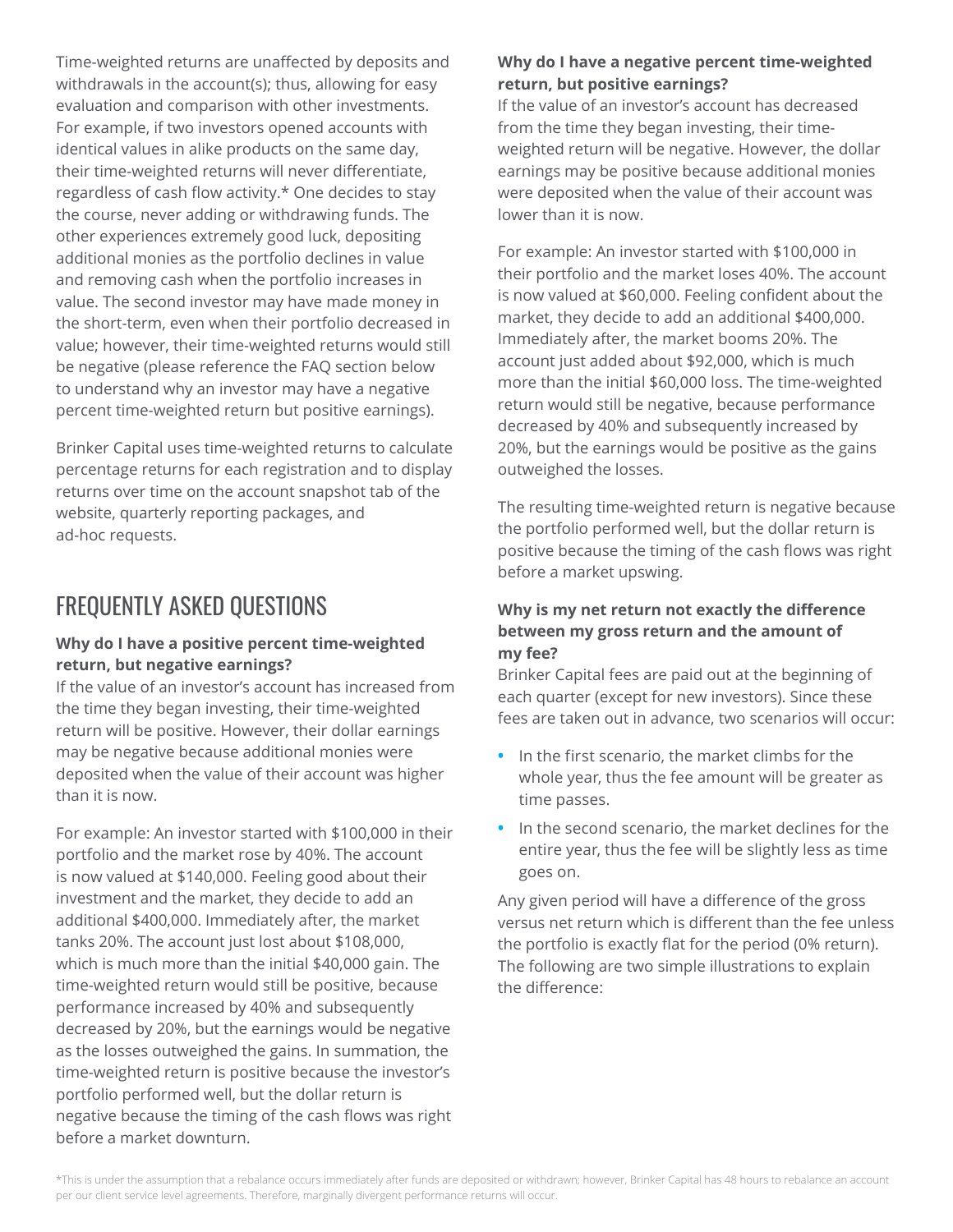### Market Climbs

|                | <b>Beg market value</b> | <b>Fee</b> | <b>Fee</b> | <b>End market value</b> | <b>Gross return</b> | Net return | <b>Difference</b> |
|----------------|-------------------------|------------|------------|-------------------------|---------------------|------------|-------------------|
| Q1             | \$100,000.00            | 1.20%      | \$300.00   | \$101,694.00            | 2.00%               | 1.69%      | 0.31%             |
| Q <sub>2</sub> | \$101,694.00            | 1.20%      | \$305.08   | \$103,416.70            | 2.00%               | 1.69%      | 0.31%             |
| Q3             | \$103,416.70            | 1.20%      | \$310.25   | \$105,168.58            | 2.00%               | 1.69%      | 0.31%             |
| Q4             | \$105,168.58            | 1.20%      | \$315.51   | \$106,950.13            | 2.00%               | 1.69%      | 0.31%             |
|                | Cumulative              |            | 8.24%      | 6.95%                   | 1.29%               |            |                   |

## Market Declines

|                | <b>Beg market value</b> | <b>Fee</b> | <b>Fee</b> | <b>End market value</b> | <b>Gross return</b> | Net return | <b>Difference</b> |
|----------------|-------------------------|------------|------------|-------------------------|---------------------|------------|-------------------|
| O1             | \$100,000.00            | 1.20%      | \$300.00   | \$97,706.00             | $-2.00\%$           | $-2.29%$   | 0.29%             |
| Q <sub>2</sub> | \$97,706.00             | 1.20%      | \$293.12   | \$95,464.62             | $-2.00\%$           | $-2.29%$   | 0.29%             |
| Q3             | \$95,464.62             | 1.20%      | \$286.39   | \$93,274.67             | $-2.00\%$           | $-2.29%$   | 0.29%             |
| Q4             | \$93,274.67             | 1.20%      | \$279.82   | \$91,134.95             | $-2.00\%$           | $-2.29\%$  | 0.29%             |
| Cumulative     |                         |            |            |                         | $-7.76%$            | $-8.87%$   | $1.11\%$          |

#### **Why doesn't my custodial statement month-end balance match my Brinker Capital report?**

Custodial statements are generated immediately following month-end. Transactions that settle after the end of the month will be captured in the following month's custodial statement. Brinker Capital reports will show these transactions in the month that the transaction occurred because Brinker Capital utilizes a trade date system rather than settlement date system used by our custodians.

When there are pending trades, usually during the end of the month, that occur in an account, Brinker Capital recognizes those buys immediately (using the trade date) and provides a market value based on the month end date of the security. The custodial statement will recognize the buy in the "pending trades" section and value them at the price they were bought.

These pending trades will not show on a custodial statement until it is "settled" the following month and any changes to those purchases will not reflect in the previous month's statement "pending trades" section. Additionally, the custodial statement values are reported on a cash basis, whereas, the quarterly report values are reported on an accrual basis. The accrual basis report reflects dividends and interest that may have been declared by a security but not yet paid.

#### **What is the difference between gross and net returns?**

The gross rate of return is the total rate of return on an investment before the deduction of fees. The net rate of return includes the deduction of fees in the time-weighted return calculation. Brinker Capital's website displays performance returns as gross of fees. The client-specific reports that appear on the website can be run either gross or net of management fees. Net of fees reports will not include the investment management total fee in the contribution/withdrawals figure, whereas, gross of fees reports will include the management fee.

#### **What should I do when my performance returns are showing N/A on the web site?**

Often when an account is going through a rebalance, prices on bonds were not updated, or a transaction is not captured by our data vendor, a N/A designation will appear on your account snapshot page. If a report is needed while N/A appears on the website, a member of the Brinker Capital client service team can run the report. These breaks are often resolved within a day or two and the account snapshot will be updated once the portfolio has been reconciled.